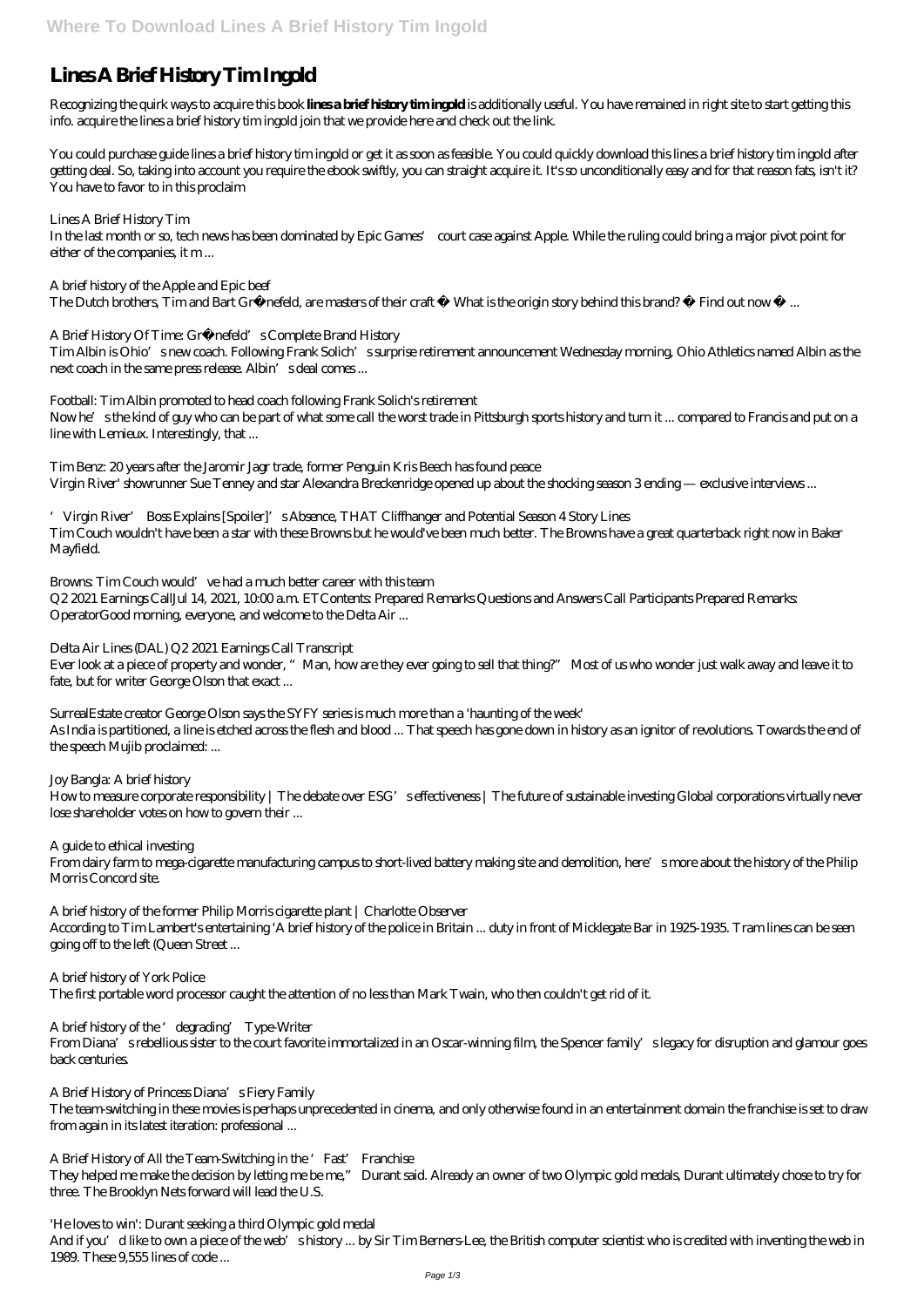Sotheby's is selling a piece of web history, signed by its creator

An interim championship will be on the line for the first time in Bellator MMA history when Tim Johnson and Valentin Moldavsky meet on Friday night at the Mohegan Sun Arena in Uncasville ...

Bellator 261 predictions -- Tim Johnson vs. Valentin Moldavsky: Fight card, start time, odds, live stream src="https://www.facebook.com/tr?id=674090812743125&ev=PageView&noscript=1"/> Trae Young tallied 25 points and 18 assists in leading the Atlanta Hawks to a crucial ...

What do walking, weaving, observing, storytelling, singing, drawing and writing have in common? The answer is that they all proceed along lines. In this extraordinary book Tim Ingold imagines a world in which everyone and everything consists of interwoven or interconnected lines and lays the foundations for a completely new discipline: the anthropological archaeology of the line. Ingold's argument leads us through the music of Ancient Greece and contemporary Japan, Siberian labyrinths and Roman roads, Chinese calligraphy and the printed alphabet, weaving a path between antiquity and the present. Drawing on a multitude of disciplines including archaeology, classical studies, art history, linguistics, psychology, musicology, philosophy and many others, and including more than seventy illustrations, this book takes us on an exhilarating intellectual journey that will change the way we look at the world and how we go about in it. This Routledge Classics edition includes a new preface by the author.

To live, every being must put out a line, and in life these lines tangle with one another. This book is a study of the life of lines. Following on from Tim Ingold's groundbreaking work Lines: A Brief History, it offers a wholly original series of meditations on life, ground, weather, walking, imagination and what it means to be human. In the first part, Ingold argues that a world of life is woven from knots, and not built from blocks as commonly thought. He shows how the principle of knotting underwrites both the way things join with one another, in walls, buildings and bodies, and the composition of the ground and the knowledge we find there. In the second part, Ingold argues that to study living lines, we must also study the weather. To complement a linealogy that asks what is common to walking, weaving, observing, singing, storytelling and writing, he develops a meteorology that seeks the common denominator of breath, time, mood, sound, memory, colour and the sky. This denominator is the atmosphere. In the third part, Ingold carries the line into the domain of human life. He shows that for life to continue, the things we do must be framed within the lives we undergo. In continually answering to one another, these lives enact a principle of correspondence that is fundamentally social. This compelling volume brings our thinking about the material world refreshingly back to life. While anchored in anthropology, the book ranges widely over an interdisciplinary terrain that includes philosophy, geography, sociology, art and architecture.

Making creates knowledge, builds environments and transforms lives. Anthropology, archaeology, art and architecture are all ways of making, and all are dedicated to exploring the conditions and potentials of human life. In this exciting book, Tim Ingold ties the four disciplines together in a way that has never been attempted before. In a radical departure from conventional studies that treat art and architecture as compendia of objects for analysis, Ingold proposes an anthropology and archaeology not of but with art and architecture. He advocates a way of thinking through making in which sentient practitioners and active materials continually answer to, or 'correspond', with one another in the generation of form. Making offers a series of profound reflections on what it means to create things, on materials and form, the meaning of design, landscape perception, animate life, personal knowledge and the work of the hand. It draws on examples and experiments ranging from prehistoric stone tool-making to the building of medieval cathedrals, from round mounds to monuments, from flying kites to winding string, from drawing to writing. The book will appeal to students and practitioners alike, with interests in social and cultural anthropology, archaeology, architecture, art and design, visual studies and material culture.

From the author of the international bestseller On Tyranny, the definitive history of Hitler's and Stalin's politics of mass killing, explaining why Ukraine has been at the center of Western history for the last century. Americans call the Second World War "the Good War." But before it even began, America's ally Stalin had killed millions of his own citizens—and kept killing them during and after the war. Before Hitler was defeated, he had murdered six million Jews and nearly as many other Europeans. At war's end, German and Soviet killing sites fell behind the Iron Curtain, leaving the history of mass killing in darkness. Assiduously researched, deeply humane, and utterly definitive, Bloodlands is a new kind of European history, presenting the mass murders committed by the Nazi and Stalinist regimes as two aspects of a single story. With a new afterword addressing the relevance of these events to the contemporary decline of democracy, Bloodlands is required reading for anyone seeking to understand the central tragedy of modern history and its meaning today.

We inhabit a world of more than humans. For life to flourish, we must listen to the calls this world makes on us, and respond with care, sensitivity and judgement. That is what it means to correspond, to join our lives with those of the beings, matters and elements with whom, and with which, we dwell upon the earth. In this book, anthropologist Tim Ingold corresponds with landscapes and forests, oceans and skies, monuments and artworks. To each he brings the same spontaneity of thought and observation, the same intimacy and lightness of touch, but also the same affection, longing and care that, in the days when we used to write letters by hand, we would bring to our correspondences with one another. The result is a profound yet accessible inquiry into ways of attending to the world around us, into the relation between art and life, and into the craft of writing itself. At a time of environmental crisis, when words so often seem to fail us, Ingold points to how the practice of correspondence can help restore our kinship with a stricken earth.

In this work Tim Ingold offers a persuasive new approach to understanding how human beings perceive their surroundings. He argues that what we are used to calling cultural variation consists, in the first place, of variations in skill. Neither innate nor acquired, skills are grown, incorporated into the human organism through practice and training in an environment. They are thus as much biological as cultural. To account for the generation of skills we have therefore to understand the dynamics of development. And this in turn calls for an ecological approach that situates practitioners in the context of an active engagement with the constituents of their surroundings. The twenty-three essays comprising this book focus in turn on the procurement of livelihood, on what it means to 'dwell', and on the nature of skill, weaving together approaches from social anthropology, ecological psychology, developmental biology and phenomenology in a way that has never been attempted before. The book is set to revolutionise the way we think about what is 'biological' and 'cultural' in humans, about evolution and history, and indeed about what it means for human beings – at once organisms and persons – to

inhabit an environment. The Perception of the Environment will be essential reading not only for anthropologists but also for biologists, psychologists, archaeologists, geographers and philosophers. This edition includes a new Preface by the author.

Humanity is at a crossroads. We face mounting inequality, escalating political violence, warring fundamentalisms and an environmental crisis of planetary proportions. How can we fashion a world that has room for everyone, for generations to come? What are the possibilities, in such a world, of collective human life? These are urgent questions, and no discipline is better placed to address them than anthropology. It does so by bringing to bear the wisdom and experience of people everywhere, whatever their backgrounds and walks of life. In this passionately argued book, Tim Ingold relates how a field of study once committed to ideals of progress collapsed amidst the ruins of war and colonialism, only to be reborn as a discipline of hope, destined to take centre